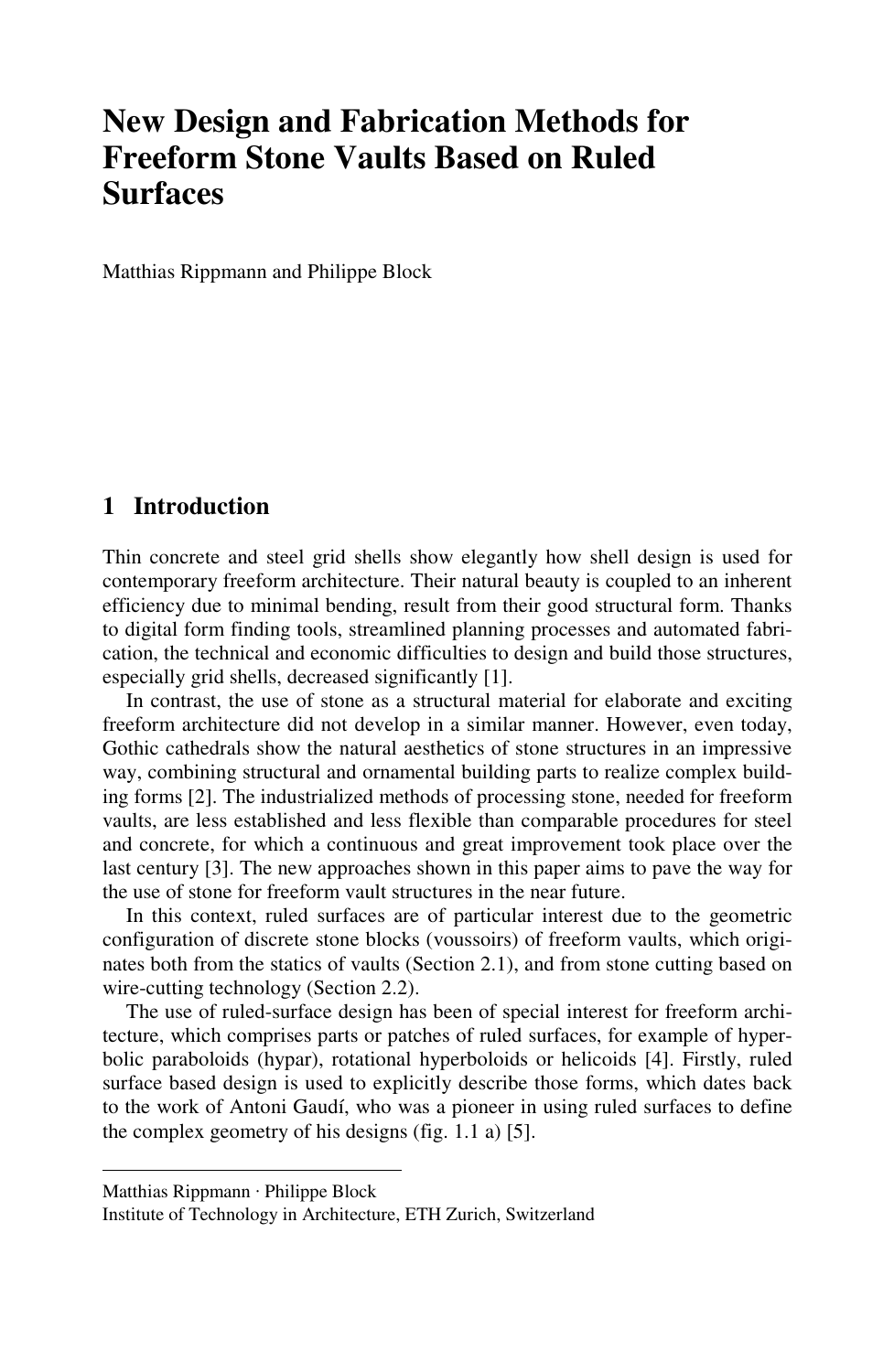A second, well known use of ruled surfaces in the building process is for rationalizing the construction work for a building. Felix Candela for example took advantage of the fact that through every point on a ruled surface runs at least one straight line that lies on this surface. Therefore, he constrained his thin, concrete shells to combinations of parts of hypars which then could be built using formwork out of linear elements (fig. 1.1 b, right). Moreover, doubly ruled surfaces can be used to apply planar quadrilateral panels on freeform architecture (fig. 1.1 b, left) [4].

Thirdly, fabrication techniques based on ruled surfaces, such as diamond-wire for stone or hot-wire cutting for foam, typically process these material faster, with less kerf and material waste, than traditional subtractive manufacturing methods such as milling and solid blade machining [6]. For example, for the glass fiber reinforced concrete panels of the facade of the Cagliari Contemporary Arts Center by Zaha Hadid Architects hot-wire cutting was used to produce the EPS foam molds for the freeform panels (fig. 1.1 c) [7].



**Fig. 1.1** (a) The definition of a hyperboloid by a moving line along two circles (b) A hyperbolic paraboloid consists of two families of intersecting lines and can be populated with planar quad meshes (c) A tensioned wire cuts through material, tracing a ruled surface

For the design and realization of freeform stone vaults we considered those strategies to consequently identify efficient ways of feasible construction. A key aspect was to define and develop a suitable and coordinated design and fabrication setup for the production of hundreds of individual voussoirs, which need to be processed for a single vault design. Due to the three-dimensional shape of the voussoirs and the geometrically complex fabrication constraints, the challenge is to coordinate the design of the individual voussoirs in combination with the technical machine setup. The challenge is to find the right balance of the integrated design and fabrication method to achieve a feasible configuration to produce freeform stone vaults efficiently. This potential of a well-coordinated digital design and fabrication setup for cutting stone to realize freeform stone vaults has not been tapped yet. Additionally, the software to design, simulate and process the part geometry is typically used one after the other, missing an integrated concept to cope with the above mentioned challenges.

In this paper, we show that new approaches of digital design and fabrication methods unveil great potential for building processes in the field of freeform stone vaults. Considering the materialization process of freeform vaults the research leads to a novel, streamlined approach, demonstrating the smooth integration of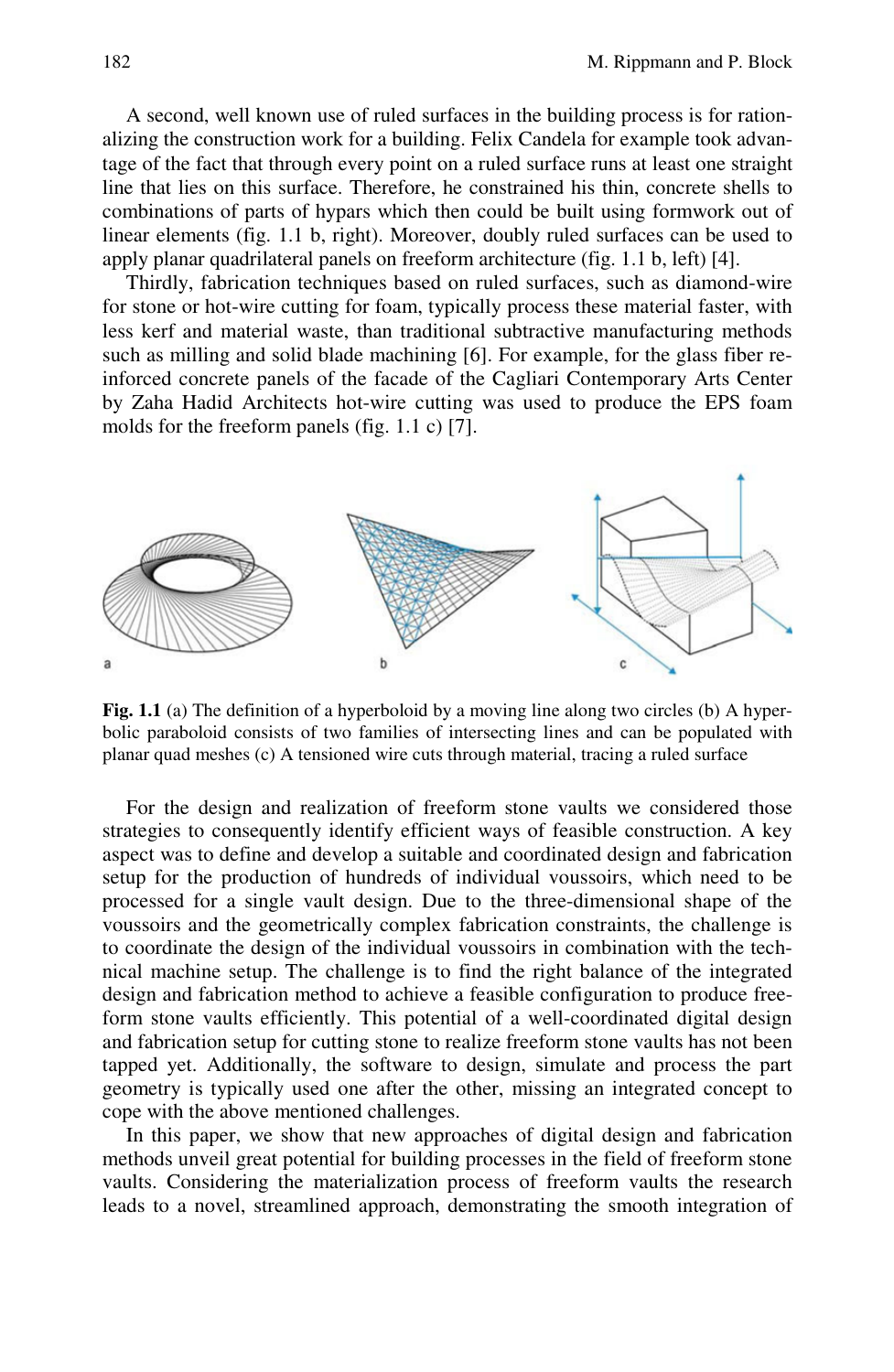structural needs, fabrication constraints and economic feasibility into the design and production process.

# **2 Geometrical Considerations**

In this section, the geometrical and technical information about discrete freeform vaults and state-of-the-art wire-cutting machine setups will be described. Also, the relevance of ruled surfaces for freeform stone vault design and fabrication will be described.

## *2.1 Freeform Stone Vaults*

The design and realization of freeform vaults comprises four parts: form finding [8], tessellation [9], voussoir generation, also known as stereotomy [10], and vault assembly.

This Subsection focuses on the generation of the voussoirs, which is based on the tessellation and the surface geometry of the funicular form. Ideally, to prevent sliding failure and guarantee structural stability, the main load bearing faces of neighboring voussoirs need to be perpendicular to the force flow. Therefore, the interface surfaces should be normal to the thrust surface at any point. This can be best described by examining a single voussoir based on a hexagonal tessellation pattern applied on an arbitrary thrust (i.e compression-only) surface as shown in fig. 2.1.



**Fig. 2.1** (a) Surface normals define the vertical edges of voussoirs (b) A family of surface normals defines the load bearing surface (c) Lofting between two edge lines results in a doubly ruled surface (d) The horizontal orientation of the generators increases the geometric flexibility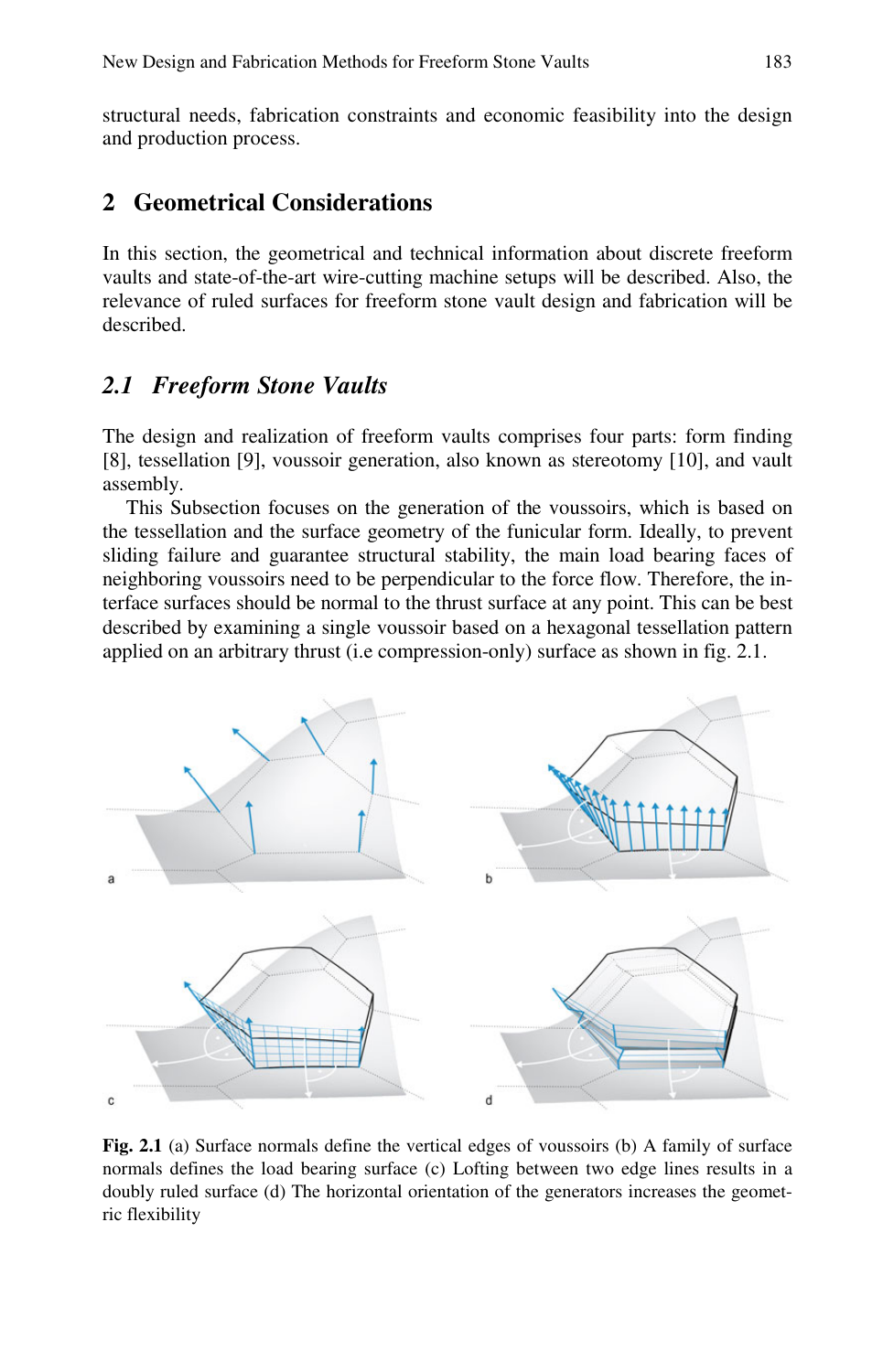The tessellation pattern is represented by a set of points on the surface and a network of connecting lines. Considering the perpendicularity to the thrust surface, the orientation of the vertical edges of one or more voussoirs are defined by the surface normal at each of those points (fig. 2.1 a). Consequently, a family of surface normals between those vertical edges defines a ruled surface. This can be achieved by considering all surface normals on a geodesic curve between two corresponding points on the surface (fig. 2.1 b). Considering the fabrication constraints however, approximation through lofting between two vertical edge lines can be advantageous (fig. 2.1 c). First, the resulting doubly ruled surface can be traced by a wire in two directions, hence allowing more flexibility in the fabrication process. Second, the horizontal orientation of the generators allows for integrated interlocking notches, used for later reference during the assembly of the individual voussoirs (fig. 2.1 d). Due to the relatively small surface curvature between two points, the deviation between both alternative surfaces (fig. 2.1 b, c) can be neglected.

The previous approaches for generating the interface surfaces of voussoirs can typically not be applied in the same manner to the upper (extrados) and lower (intrados) surfaces of the voussoirs, due to their freeform, double-curved shape which can normally not be replaced by ruled surfaces, and hence, cannot be fabricated using a wire saw. A possible solution is to use an additional fabrication technology such as 5-axes milling or circular saw blade stone cutting. This will guarantee a smooth continuous extrados and intrados of the freeform stone vault (fig. 2.2 a). In contrast to the interface surfaces, the precision of the intrados and extrados is structurally of less importance, as long as the required vault thickness is guaranteed and thus can be approximated by ruled surfaces. This can be done by a global approximation of the intrados and extrados by strips of ruled surfaces [7]. This global approach would need to be highly coordinated with the tessellation in order to prevent generators of one ruled surface from intersecting with other parts of the voussoir geometry, especially for surfaces with negative curvature, as that would make the use of wire-cutting technology impossible.

An alternative, simple way to approximate the intrados and extrados locally is to segment the double-curved surfaces by two part surfaces. For the case of the hexagonal tessellation used as example in this paper, these are two quadrilateral surfaces (fig.  $3.2$  c). In the process shown in this paper, they will be automatically aligned to best fit the original geometry, regarding the distances between the midpoints to the corresponding closest points on the original intrados and extrados. If needed, this kinked geometry can be finished smoothly after installation by semimanual chiseling techniques.

#### *2.2 Machine Setup*

In order to provide the appropriate fabrication setup to process the geometry described above, different profiling machines have been examined in detail. They are equipped with a diamond wire to cut the stone within a variety of possible machine configurations. They range from single wire saws for dressing blocks and cutting slabs to computer-controlled systems for two- and three-dimensional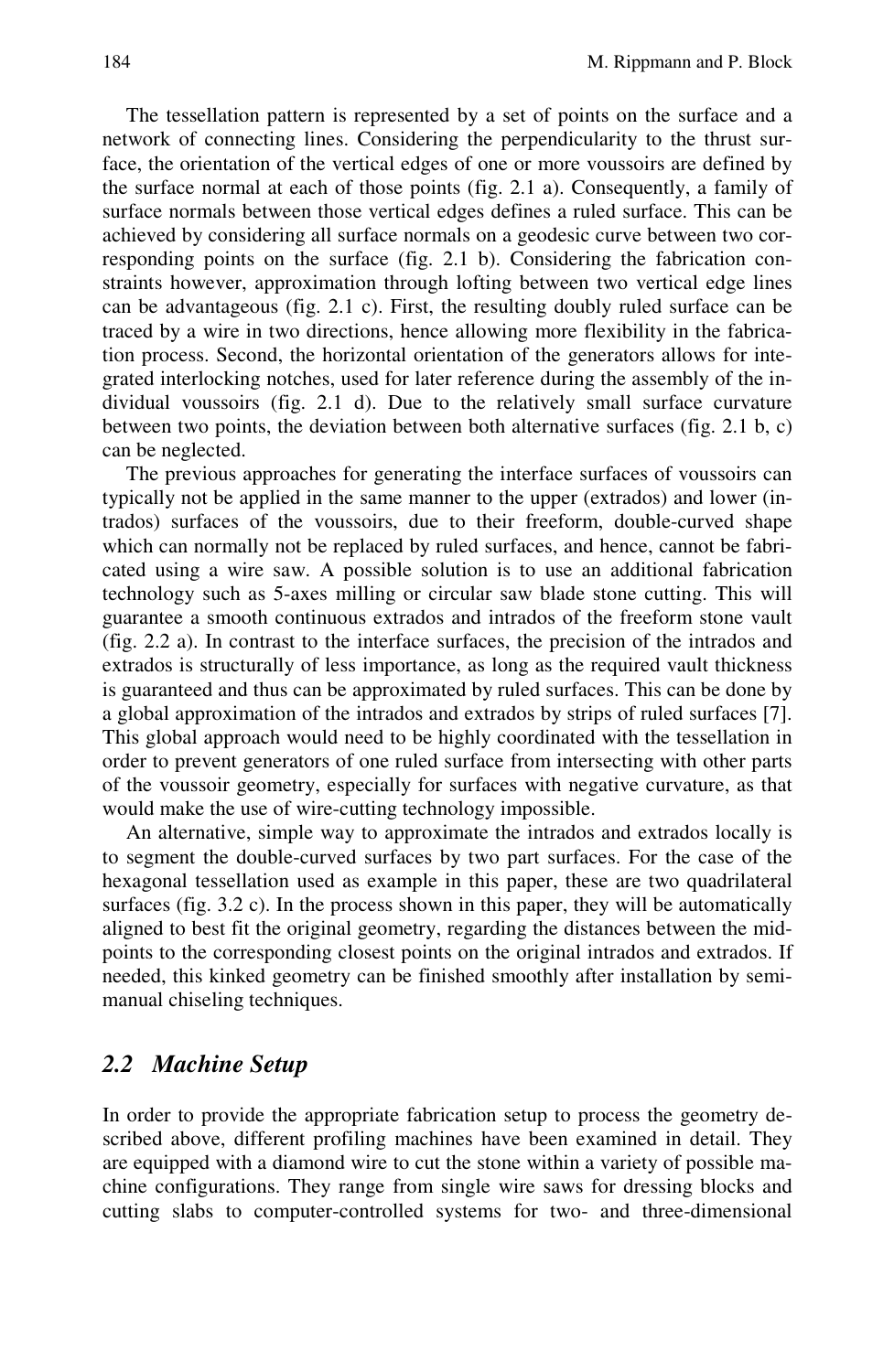profiling [11]. Those machines consist of standard elements, but customized configurations in terms of size and geometric flexibility are quite common. The most relevant machine configurations for stone processing based on wire-cutting technology can be categorized by the configuration and number of independent axes (fig. 2.2).



**Fig. 2.2** (a) Profile cuts with a 2-axes machine (b) Conoid cuts with a 3-axes machine (c) Conical directed cuts with a 4-axes machine (d) Conical multidirectional cuts with a 4-axes machine

Simple stone profiling can be processed on a 2-axes machine setup (fig. 2.2 a), which enables planar cuts and is mostly used to cut rough slabs along the *X* and *Z* axes. More complex cuts are possible by using two independent vertical axes  $(Z<sub>1</sub>,$ *Z2*) (fig. 2.2 b), e.g. to produce elements based on conoids where all rulings are parallel in planar projection. In contrast to the 2-axes setup, the wire length changes caused by asynchronous movement along the two vertical axes, raises the technical requirements for the wire guide and tensioning system.

For conical cuts a forth axis is needed (fig. 2.2 c). The combination of two individual horizontal axes  $(X_1, X_2)$  and two individual vertical axes  $(Z_1, Z_2)$  offers great geometrical flexibility, especially for linear elements. The increasing problem of the length differences for diagonal wire positions might be one reason why no wire saws based on this configuration could be found by the first author. In contrast, the same configuration is often found for CNC hot-wire cutters.

Volumetric parts with multidirectional orientation of ruled surfaces can be processed by the machine arrangement with only one horizontal axis (*X*) and two individual axes in the vertical direction  $(Z_1, Z_2)$ , the forth axis  $(A)$  in this case defines the rotation of a turntable (fig. 2.2 d). Even more geometrical flexibility is possible using wire-cutting based on robotic arm fabrication [12,13], but due to the limits of weight and picking mechanisms, the potential for this technique lies in hot-wire foam cutting, rather than in diamond-wire stone cutting and was therefore not being examined further.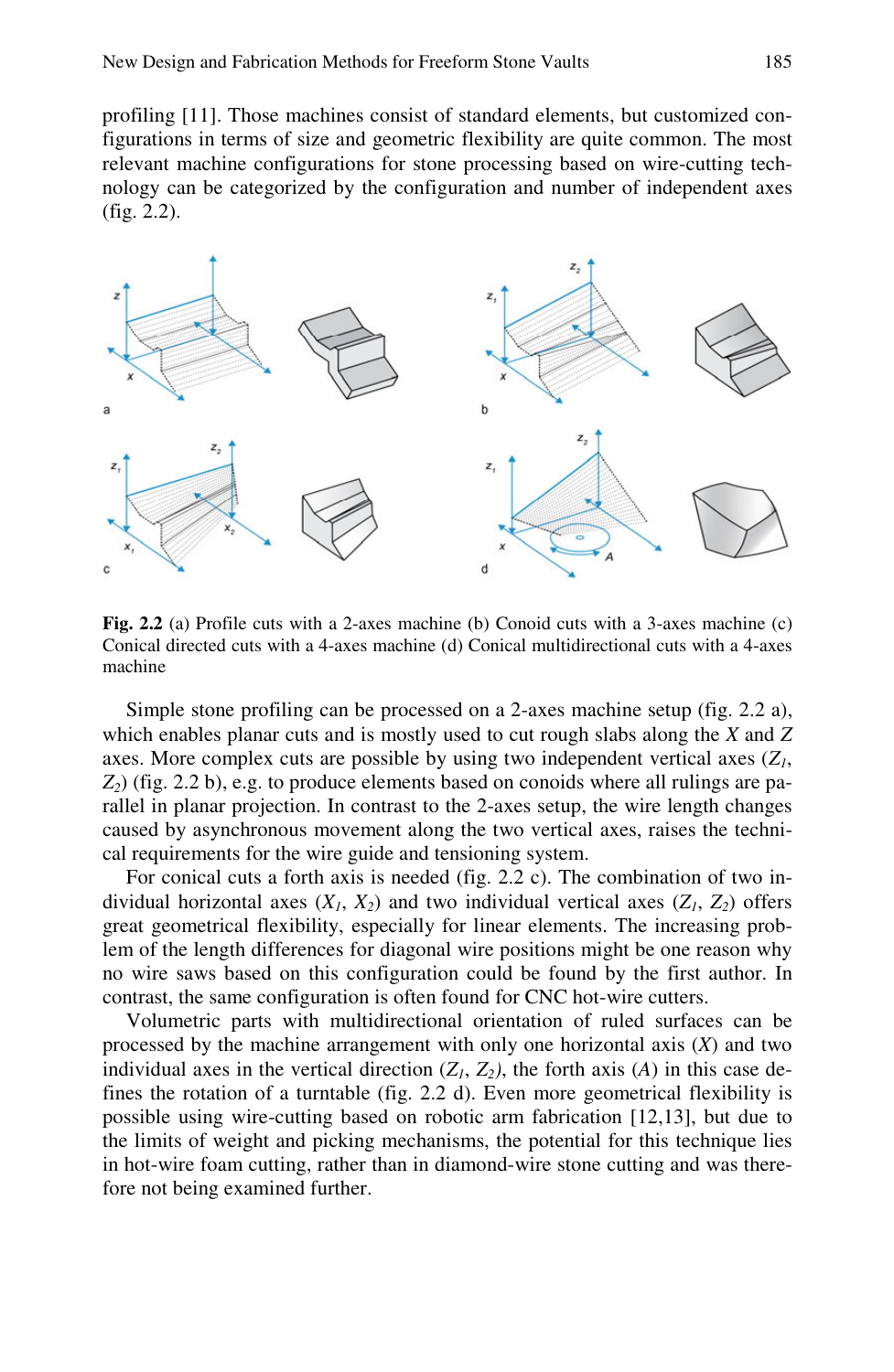## **3 Experimental Design and Fabrication Setup**

Considering the geometrical challenges of freeform stereotomy, the research shown in the previous chapter identifies the 4-axes machine configuration with one rotational axis (fig. 2.2 d) has the most appropriate and efficient setup. The configuration allows the fabrication of complex volumes represented by patches of ruled surfaces. However, the relatively high investment needed to experiment with real stone cutting, led to the development of a customized CNC hot-wire cutter. It allows the exploration of automated foam cutting as a simulation of CNC stone processing. Hence, the ongoing research focuses on the geometrical constraints of those processes, rather than on the technical challenges of stone cutting related to the large weight of the material or the complexity of the abrasive cutting process.

Nevertheless, the possible size and shape of a voussoir in relation to the machine clearance, angle restrictions, and the stone volume, is very difficult to grasp. Therefore, a plugin for Rhinoceros 5.0 was developed to control conflicting parameters and visualize the result, respectively simulate the production process. This information was then evaluated and used to develop the machine setup and the prototypical voussoirs shown as a result of this research.



**Fig. 3.1** While manipulating design, fabrication and material parameters, the production process is analyzed, visualized and simulated using a specially developed plugin for Rhinoceros 5.0

The screenshot shown in Figure 3.1 shows the CAD environment with the customized panel to control the parameters (fig. 3.1 a) and the visualization of the results (fig. 3.1 b,c). Machine parameters, such as individual axis length, maximum wire angle and the cutting speed, are defined numerically in a specific panel (fig. 3.1 a) but can also be manipulated by moving the endpoints of the axes in 3d (fig. 3.1 b). The material dimensions can be changed in a similar way.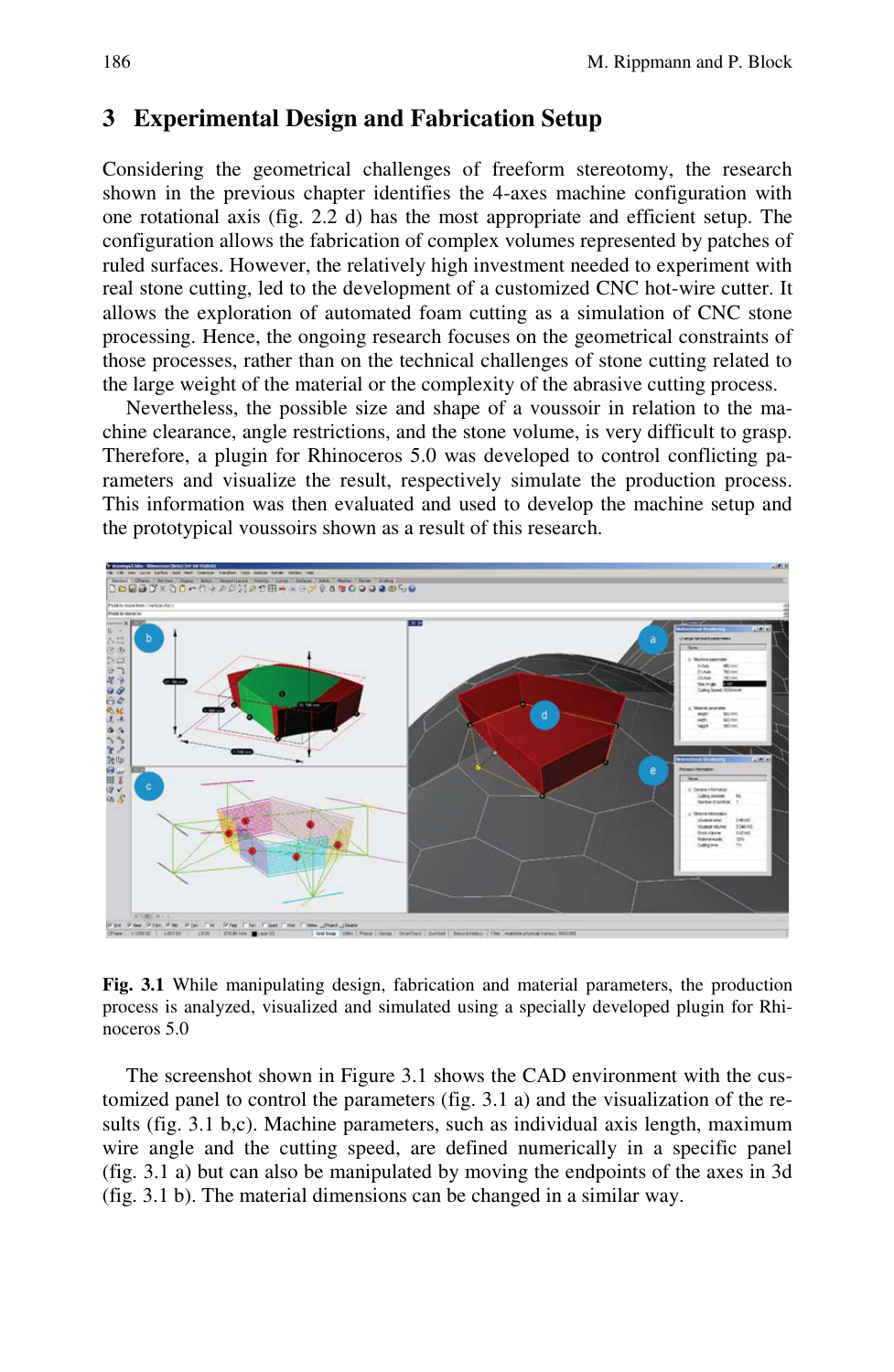Besides the virtual machine configuration and the processed voussoir (fig. 3.1 b,c), the tessellation and voussoir geometry on the thrust surface (fig. 3.1 d) show the individual voussoir in the context of the overall vault geometry. This is used for real-time manipulation by changing the tessellation topology interactively on the thrust surface. This will affect the shape and dimension of the voussoir, which is automatically aligned and positioned within the virtual building chamber of the machine (fig. 3.1 b). This real-time positioning is based on the minimum bounding box of the voussoir and the steepest generators of the corresponding ruled surfaces. The visualization of the aligned voussoir (fig. 3.1 b), tool path information (fig. 3.1 c) and additional coloring, indicates possible fabrication conflicts for the chosen configuration. Moreover, the numerical output shows the number of conflicts, the amount of waste material and the approximated cutting time (fig. 3.1 e).

The developed program was used to verify and improve the design and fabrication setup described in this paper. In particular, the geometry of a previously developed freeform thin-tile vault [14] was used to test and verify the described methods, from the initial design to the final production, for the same geometry built from discrete stone blocks (fig. 3.2).



**Fig. 3.2** (a) The NURBS surface and a planar network of triangular elements (b) The network gets evenly distributed on the surface using customized relaxation methods [9] (c) Depending on the curvature of the surface, the hexagonal and quadrilateral voussoirs are being generated



**Fig. 3.3** (a) Shows the cutting process of a single voussoir. The Styrofoam block is mounted on the turntable, while the hot wire is travelling through the material. (b) This voussoir sample is one single piece of a patch of highly individual part geometries, also shown in fig. 3.2 c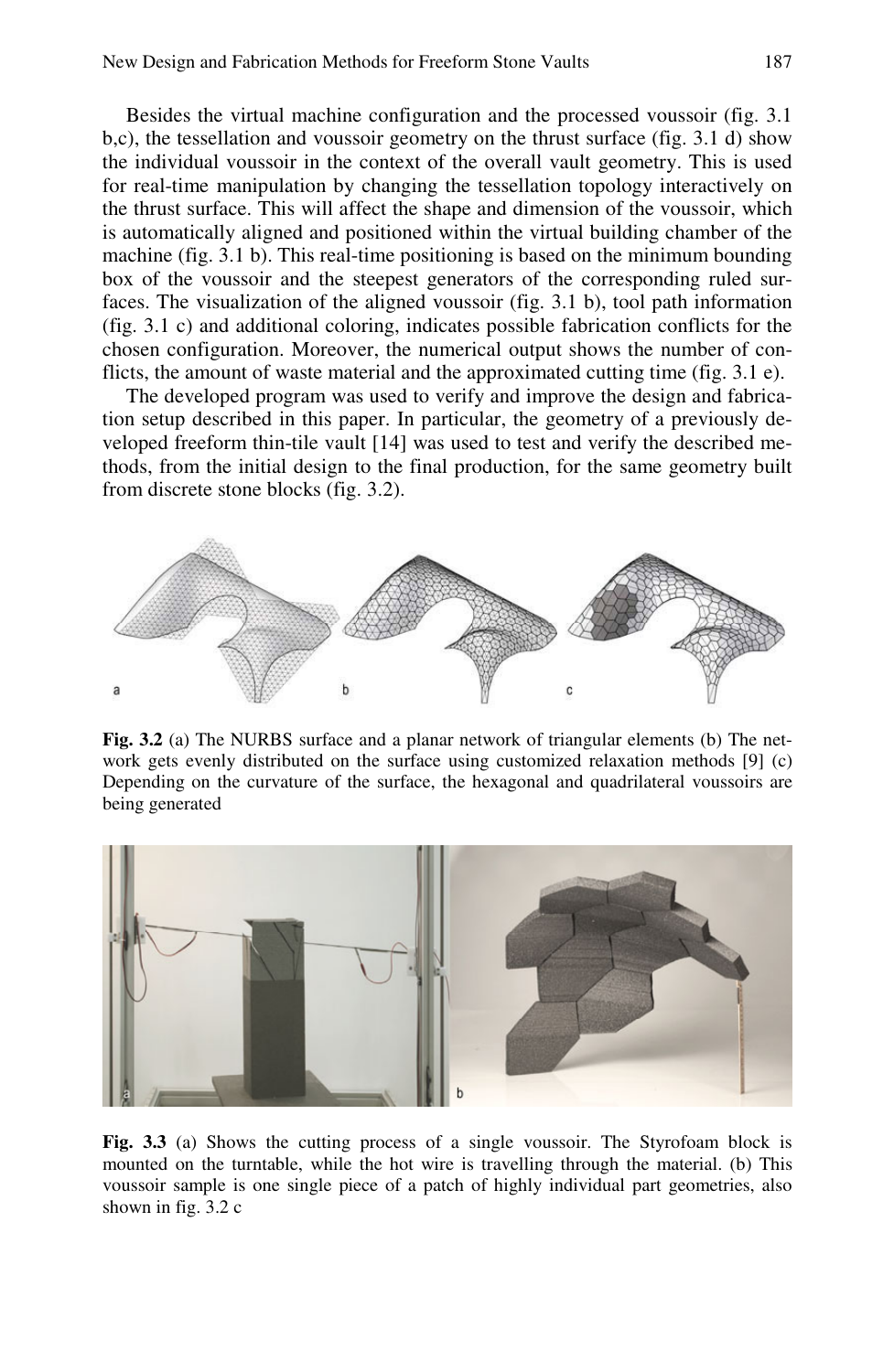## **4 Conclusion**

This paper has described a powerful approach and technique to materialize stone vaults, considering today's high demands on feasibility and effectiveness. A strategy for generating individual and geometrically complex voussoirs has been developed, taking into account architectural, structural and fabrication requirements. An appropriate fabrication setup in combination with the design method was developed and further analyzed and improved using a custom-made plugin for the visualization of the complex interdependencies of design, fabrication and material parameters. Thanks to this program, it was possible to demonstrate that different freeform vault designs can be generated and produced based on ruled surface geometry. Hence, allowing the use of hot-wire cutting, which persuasively illustrates the possibilities for real stone cutting. Moreover, the real-time feedback about relevant fabrication data helped to control the feasibility of the process prior production and finally facilitated the technical realization.

Future research will focus on an automated feedback system for the voussoir generation, which not only visualizes the limitations of the fabrication, but automatically finds the best possible configuration considering specific criteria. This process could be done iteratively by using genetic algorithms or nonlinear optimization methods. Therefore, the speed and real-time performance of the program needs to be improved. Concerning the realization of real stone vaults, possible industry partners have already been contacted to work on the technical implementation of the stone-cutting process.

## **References**

- [1] Glymph, J., et al.: A parametric strategy for free-form glass structures using quadrilateral planar facets. Automation in Construction 13(2), 187–202 (2004)
- [2] Evans, R.: The Projective Cast. MIT Press, Cambridge (1995)
- [3] Schodek, D., Bechthold, M., et al.: Digital Design and Manufacturing: CAD/CAM Ap-plications in Architecture and Design. Wiley, Hoboken (2005)
- [4] Lordick, D.: Intuitive Design and Meshing of Non-Developable Ruled Surfaces. In: Proceedings of the Design Modelling Symposium 2009, October 5-7, pp. 248–261. University of the Arts, Berlin (2009)
- [5] Burry, M., et al.: Gaudí unseen: completing the Sagrada Família. Jovis, Berlin (2007)
- [6] Asche, J.: Tiefschleifen von Granit. University of Hannover, Dissertation (2000)
- [7] Flöry, S., Pottmann, H.: Ruled Surfaces for Rationalization and Design in Architecture. In: Proceedings of ACADIA 2010, pp. 103–109. The Cooper Union, New York (2010)
- [8] Block, P.: Thrust Network Analysis: Exploring Three-dimensional Equilibrium. Dissertation, Massachusetts Institute of Technology, Cambridge (2009)
- [9] Lachauer, L., Rippmann, M., Block, P.: Form Finding to Fabrication: A digital design process for masonry vaults. In: Proceedings of the International Association for Shell and Spatial Structures (IASS) Symposium 2010, Shanghai (2010)